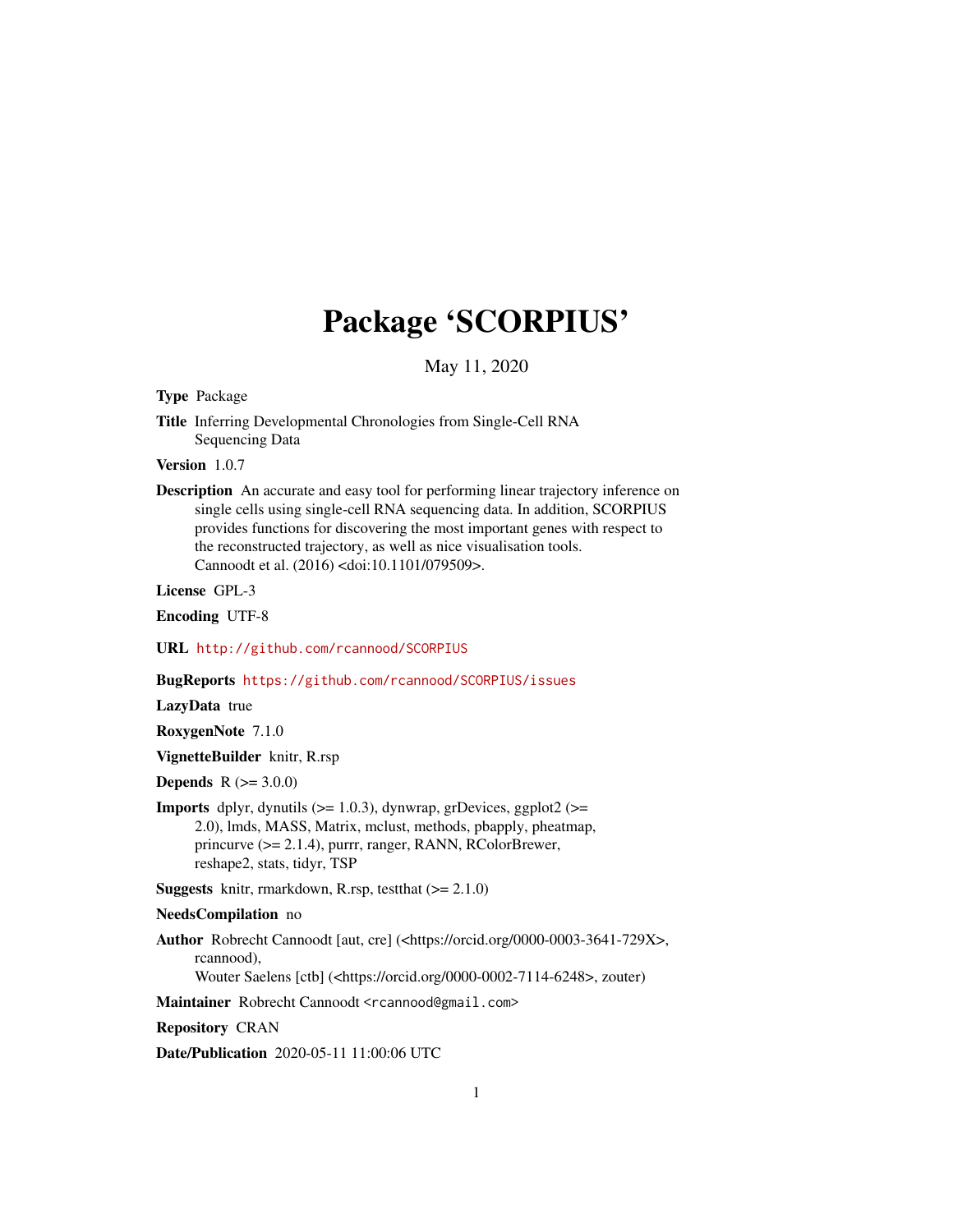# <span id="page-1-0"></span>R topics documented:

#### **Index** and the contract of the contract of the contract of the contract of the contract of the contract of the contract of the contract of the contract of the contract of the contract of the contract of the contract of th

SCORPIUS-package *SCORPIUS: Trajectory inference from single-cell RNA sequencing data.*

# <span id="page-1-1"></span>Description

SCORPIUS orders single cells with regard to an implicit timeline, such as cellular development or progression over time.

#### Dimensionality Reduction functions

[reduce\\_dimensionality](#page-11-1)

# Trajectory Inference functions

[infer\\_trajectory](#page-10-1), [infer\\_initial\\_trajectory](#page-9-1), [reverse\\_trajectory](#page-12-1), [gene\\_importances](#page-7-1), [extract\\_modules](#page-5-1)

# Visualisation functions

[draw\\_trajectory\\_plot](#page-4-1), [draw\\_trajectory\\_heatmap](#page-2-1)

# **Datasets**

[generate\\_dataset](#page-6-1), [ginhoux](#page-8-1)

#### References

Cannoodt R. et al., [SCORPIUS improves trajectory inference and identifies novel modules in den](https://www.biorxiv.org/content/early/2016/10/07/079509)[dritic cell development,](https://www.biorxiv.org/content/early/2016/10/07/079509) bioRxiv (Oct., 2016). DOI: [10.1101/079509](https://doi.org/10.1101/079509) [\(PDF\)](https://www.biorxiv.org/content/early/2016/10/07/079509.full.pdf).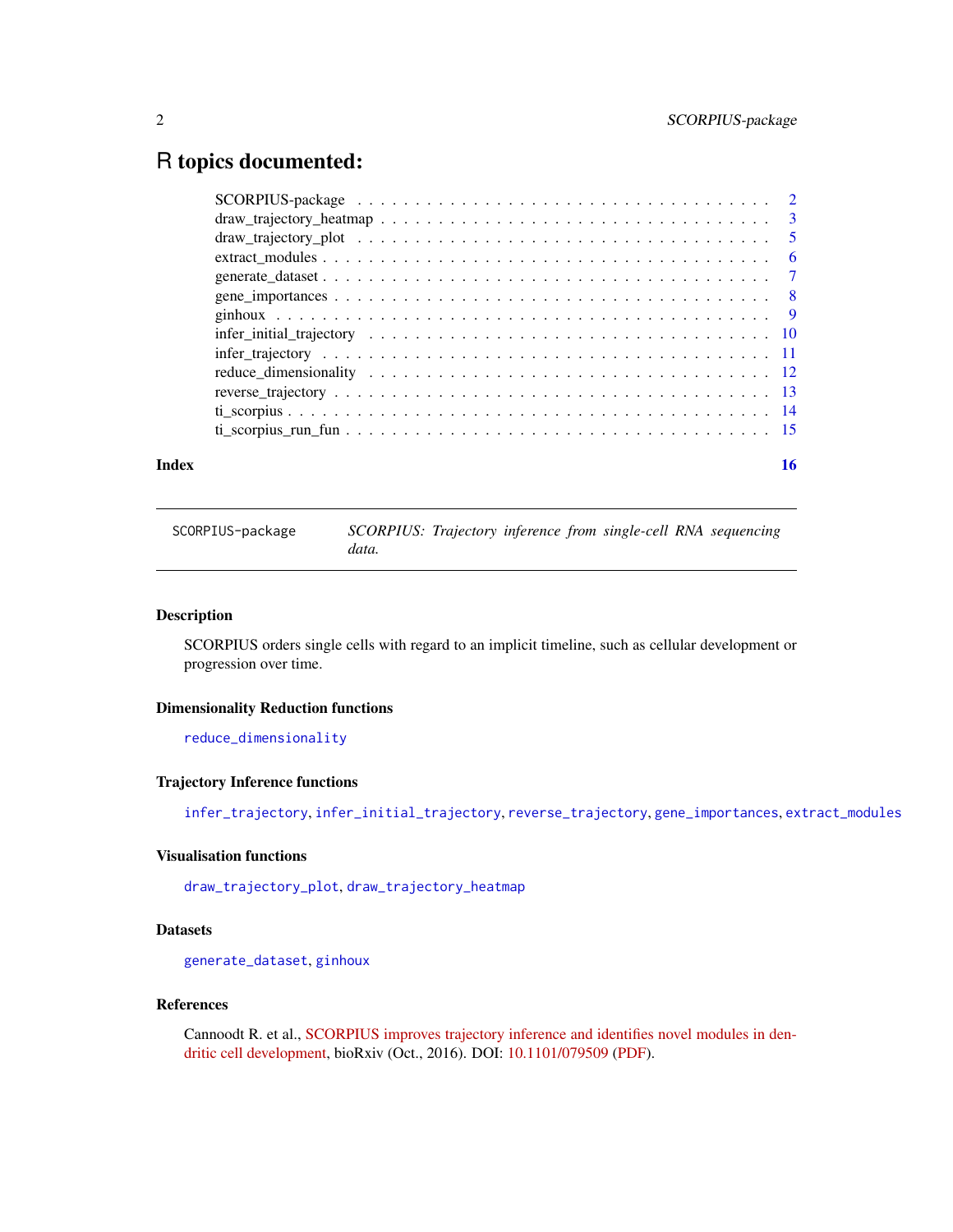# <span id="page-2-0"></span>Examples

```
## Load dataset from Schlitzer et al., 2015
data("ginhoux")
## Reduce dimensionality and infer trajectory with SCORPIUS
space <- reduce_dimensionality(ginhoux$expression, "spearman")
traj <- infer_trajectory(space)
## Visualise
draw_trajectory_plot(
  space,
  path = traj$path,
  progression_group = ginhoux$sample_info$group_name
\lambda
```

```
draw_trajectory_heatmap
```
*Draw time-series heatmap*

# Description

draw\_trajectory\_heatmap draws a heatmap in which the samples are ranked according their position in an inferred trajectory. In addition, the progression groups and feature modules can be passed along to further enhance the visualisation.

# Usage

```
draw_trajectory_heatmap(
  x,
  time,
 progression_group = NULL,
 modules = NULL,
  show_labels_row = FALSE,
  show_labels_col = FALSE,
  scale_features = TRUE,
 progression_group_palette = NULL,
  ...
\mathcal{L}
```
#### Arguments

| $\mathsf{x}$      | A numeric matrix or a data frame with one row per sample and one column per<br>feature.    |
|-------------------|--------------------------------------------------------------------------------------------|
| time              | A numeric vector containing the inferred time points of each sample along a<br>trajectory. |
| progression_group |                                                                                            |
|                   | NULL or a vector (or factor) containing the groupings of the samples (default<br>NULL).    |
|                   |                                                                                            |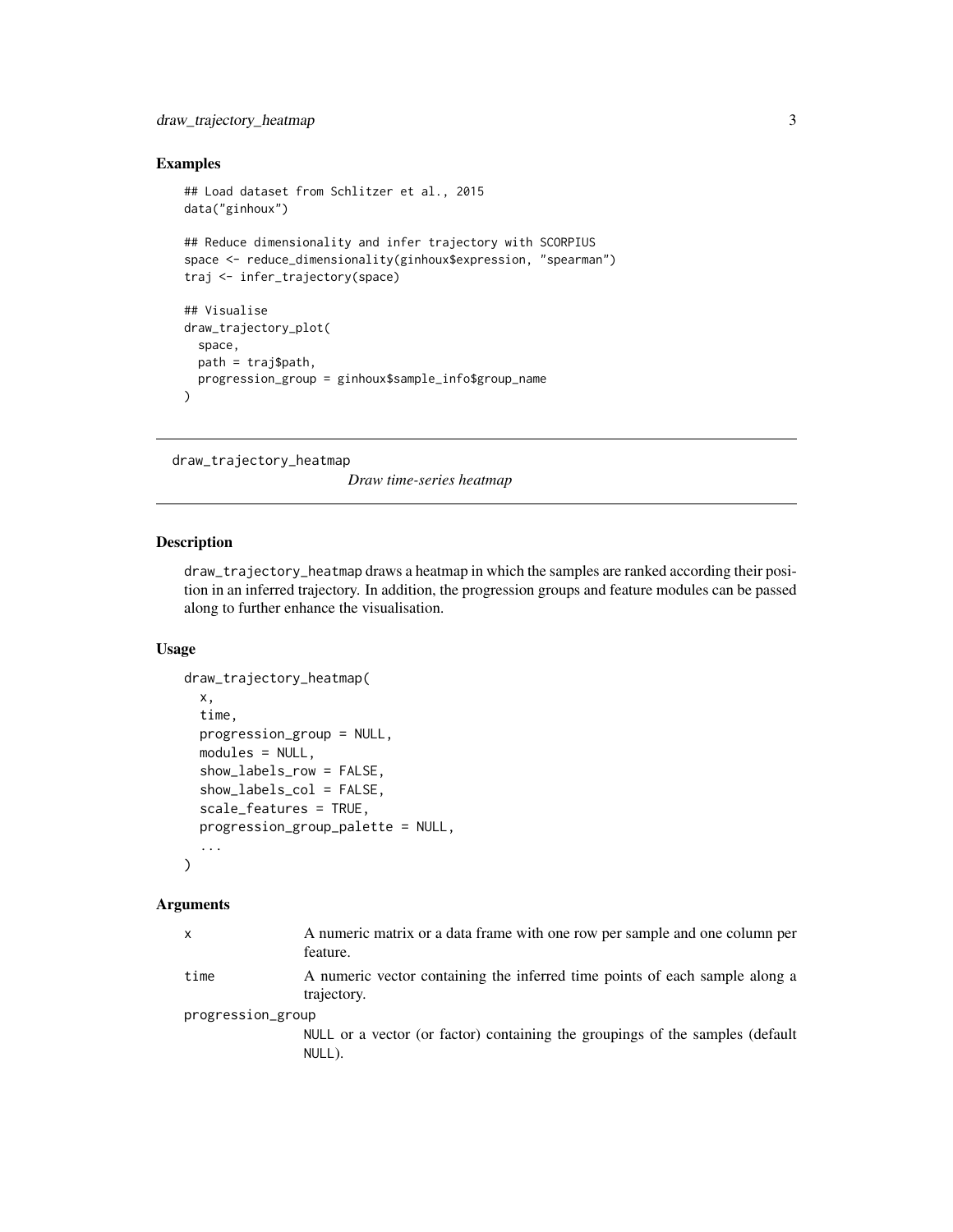<span id="page-3-0"></span>

| modules                   | NULL or a data frame as returned by extract_modules.                              |  |
|---------------------------|-----------------------------------------------------------------------------------|--|
| show_labels_row           |                                                                                   |  |
|                           | TRUE if the labels of the rows are to be plotted (default FALSE).                 |  |
| show_labels_col           |                                                                                   |  |
|                           | TRUE if the labels of the cols are to be plotted (default FALSE).                 |  |
|                           | scale_features TRUE if the values of each feature is to be scaled (default TRUE). |  |
| progression_group_palette |                                                                                   |  |
|                           | A named vector palette for the progression group.                                 |  |
| $\cdots$                  | Optional arguments to pheatmap                                                    |  |
|                           |                                                                                   |  |

#### Value

The output of the [pheatmap](#page-0-0) function.

#### Examples

```
## Not run:
## Generate a dataset
dataset <- generate_dataset(num_genes=500, num_samples=300, num_groups=4)
expression <- dataset$expression
space <- reduce_dimensionality(expression, ndim=2)
groups <- dataset$sample_info$group_name
traj <- infer_trajectory(space)
time <- traj$time
gimp <- gene_importances(expression, traj$time, num_permutations = 0, ntree = 10000)
gene_sel <- gimp[1:50,]
expr_sel <- expression[,gene_sel$gene]
## Draw a time series heatmap
draw_trajectory_heatmap(expr_sel, time)
## Also show the progression groupings
draw_trajectory_heatmap(expr_sel, time, progression_group=groups)
## Use a different palette
draw_trajectory_heatmap(
  expr_sel, time, progression_group=groups,
 progression_group_palette = setNames(RColorBrewer::brewer.pal(4, "Set2"), paste0("Group ", 1:4))
\mathcal{L}## Group the genes into modules and visualise the modules in a heatmap
modules <- extract_modules(scale_quantile(expr_sel))
draw_trajectory_heatmap(expr_sel, time, progression_group=groups, modules=modules)
```
## End(Not run)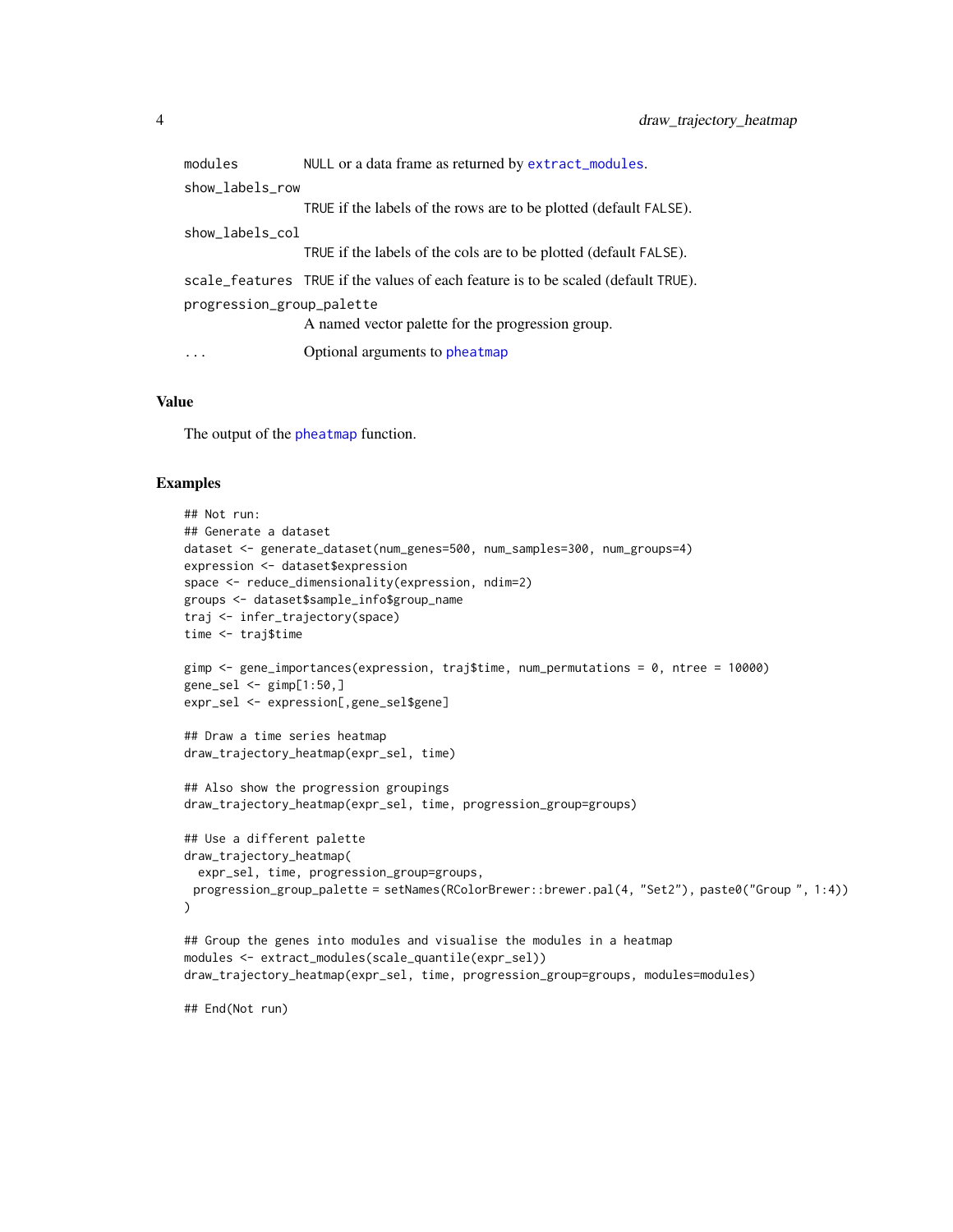# <span id="page-4-1"></span><span id="page-4-0"></span>Description

draw\_trajectory\_plot is used to plot samples after performing dimensionality reduction. Additional arguments can be provided to colour the samples, plot the trajectory inferred by SCORPIUS, and draw a contour around the samples.

# Usage

```
draw_trajectory_plot(
  space,
 progression_group = NULL,
 path = NULL,
 contour = FALSE,
  progression_group_palette = NULL,
 point_size = 2,
  point_alpha = 1,
 path\_size = 0.5,
 path_alpha = 1,
  contour_alpha = 0.2)
```
# Arguments

| space                     | A numeric matrix or a data frame containing the coordinates of samples.                 |  |
|---------------------------|-----------------------------------------------------------------------------------------|--|
| progression_group         |                                                                                         |  |
|                           | NULL or a vector (or factor) containing the groupings of the samples (default<br>NULL). |  |
| path                      | A numeric matrix or a data frame containing the coordinates of the inferred path.       |  |
| contour                   | TRUE if contours are to be drawn around the samples.                                    |  |
| progression_group_palette |                                                                                         |  |
|                           | A named vector palette for the progression group.                                       |  |
| point_size                | The size of the points.                                                                 |  |
| point_alpha               | The alpha of the points.                                                                |  |
| path_size                 | The size of the path (if any).                                                          |  |
| path_alpha                | The alpha of the path (if any).                                                         |  |
| contour_alpha             | The alpha of the contour (if any).                                                      |  |

#### Value

A ggplot2 plot.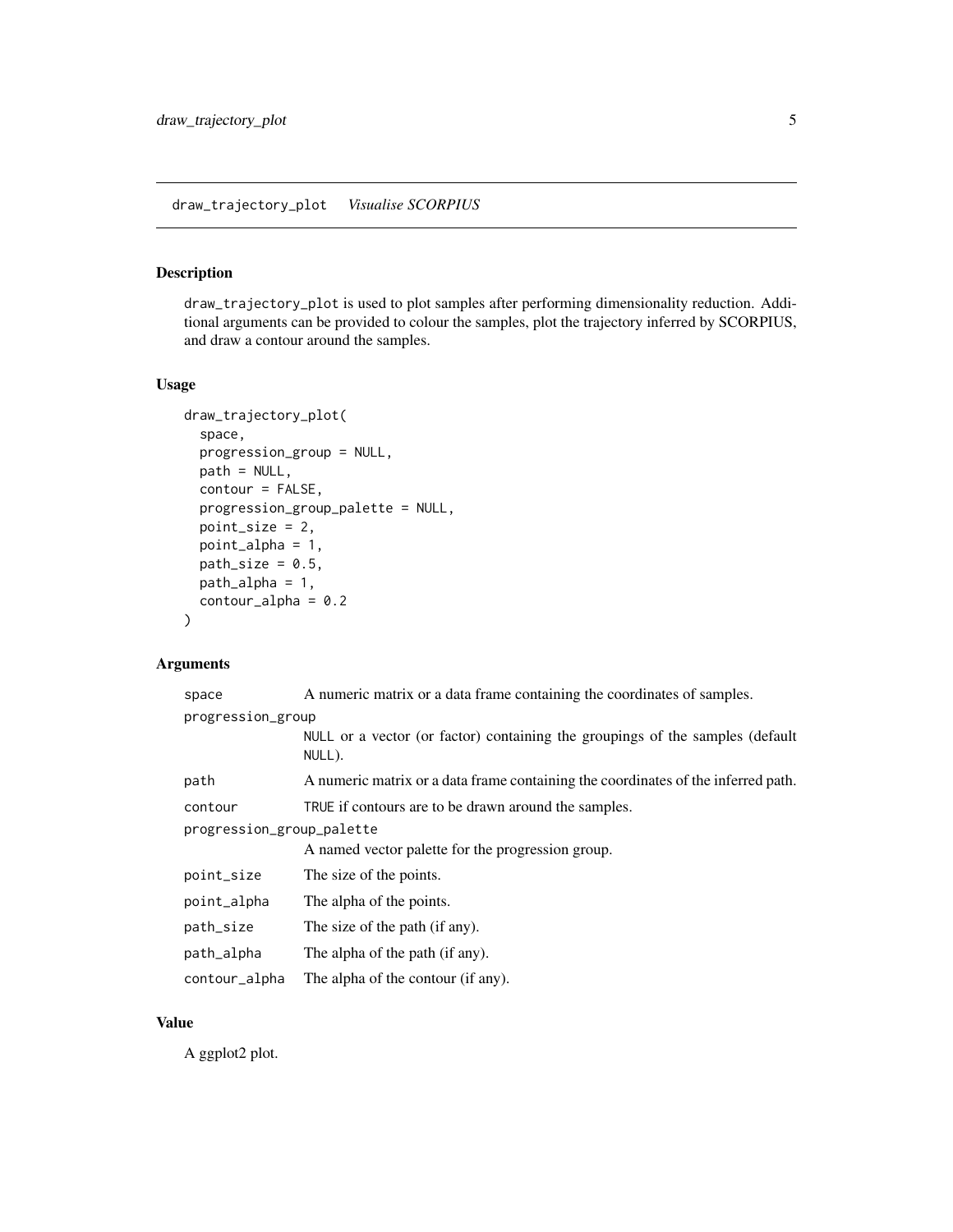#### Examples

```
## Generate a synthetic dataset
dataset <- generate_dataset(num_genes = 500, num_samples = 300, num_groups = 4)
space <- reduce_dimensionality(dataset$expression, ndim = 2)
groups <- dataset$sample_info$group_name
## Simply plot the samples
draw_trajectory_plot(space)
## Colour each sample according to its group
draw_trajectory_plot(space, progression_group = groups)
## Add contours to the plot
draw_trajectory_plot(space, progression_group = groups, contour = TRUE)
## Plot contours without colours
draw_trajectory_plot(space, contour = TRUE)
## Infer a trajectory and plot it
traj <- infer_trajectory(space)
draw_trajectory_plot(space, progression_group = groups, path = traj$path)
draw_trajectory_plot(space, progression_group = groups, path = traj$path, contour = TRUE)
## Visualise gene expression
draw_trajectory_plot(space, progression_group = dataset$expression[,1])
```
<span id="page-5-1"></span>extract\_modules *Extract modules of features*

#### Description

extract\_modules uses adaptive branch pruning to extract modules of features, which is typically done on the smoothed expression returned by [gene\\_importances](#page-7-1).

#### Usage

```
extract_modules(
  x,
  time = NULL,
  suppress_warnings = FALSE,
  verbose = FALSE,
  ...
)
```
#### Arguments

x A numeric matrix or a data frame with *M* rows (one per sample) and *P* columns (one per feature).

<span id="page-5-0"></span>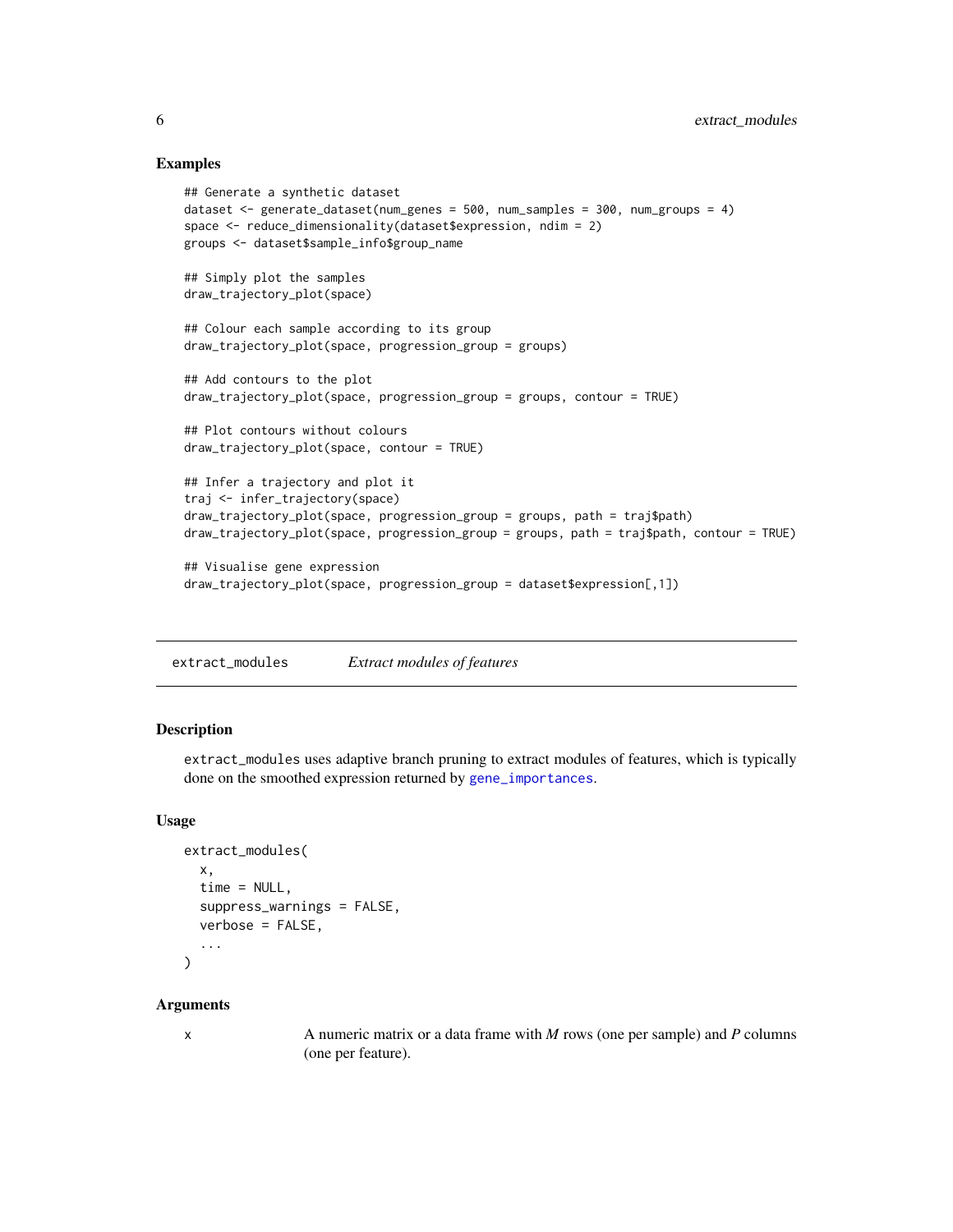# <span id="page-6-0"></span>generate\_dataset 7

| time              | (Optional) Order the modules according to a pseudotime |
|-------------------|--------------------------------------------------------|
| suppress_warnings |                                                        |
|                   | Whether or not to suppress warnings when $P > 1000$    |
| verbose           | Whether or not Mclust will print output or not         |
|                   | Extra parameters passed to Mclust                      |

# Value

A data frame containing meta-data for the features in x, namely the order in which to visualise the features in and which module they belong to.

#### See Also

[gene\\_importances](#page-7-1)

#### Examples

```
## Generate a dataset and visualise
dataset <- generate_dataset(num_genes=300, num_samples=200, num_groups=4)
expression <- dataset$expression
group_name <- dataset$sample_info$group_name
space <- reduce_dimensionality(expression, ndim=2)
traj <- infer_trajectory(space)
time <- traj$time
draw_trajectory_plot(space, path=traj$path, group_name)
## Select most important genes (set ntree to at least 10000!)
gimp <- gene_importances(expression, traj$time, num_permutations = 0, ntree = 1000)
gene_sel <- gimp[1:50,]
expr_sel <- expression[,gene_sel$gene]
## Group the genes into modules and visualise the modules in a heatmap
modules <- extract_modules(scale_quantile(expr_sel))
draw_trajectory_heatmap(expr_sel, time, group_name, modules)
```
<span id="page-6-1"></span>generate\_dataset *Generate a synthetic dataset*

# Description

generate\_dataset generates an synthetic dataset which can be used for visualisation purposes.

#### Usage

```
generate_dataset(
  num_samples = 400,
  num_genes = 500,
  num_groups = 4
)
```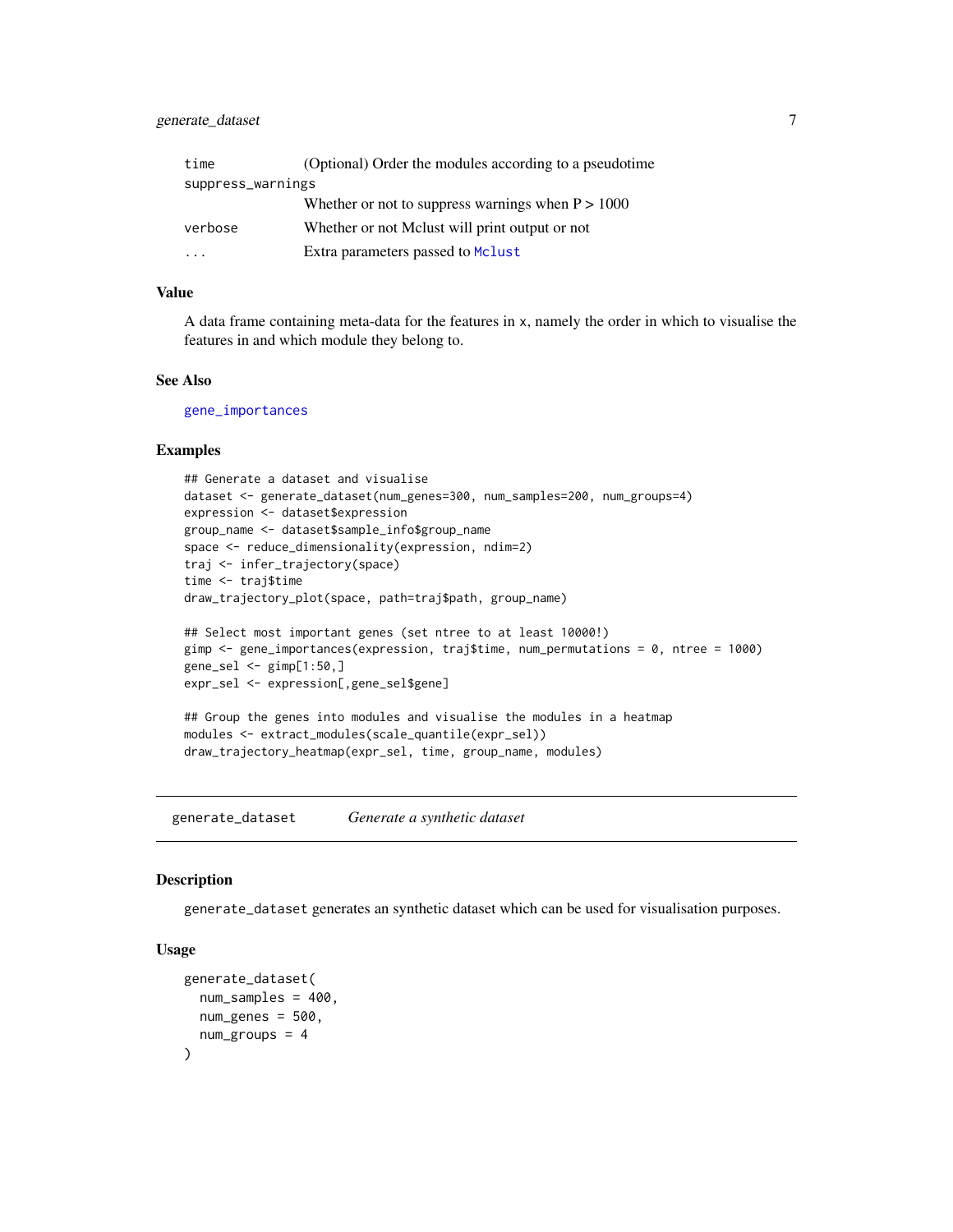#### <span id="page-7-0"></span>Arguments

| num_samples | The number of samples the dataset will contain.       |
|-------------|-------------------------------------------------------|
| num_genes   | The number of genes the dataset will contain.         |
| num_groups  | The number of groups the samples will be split up in. |

#### Value

A list containing the expression data and the meta data of the samples.

# See Also

**[SCORPIUS](#page-1-1)** 

# Examples

```
## Generate a dataset
dataset <- generate_dataset(num_genes = 500, num_samples = 1000, num_groups = 4)
```

```
## Reduce dimensionality and infer trajectory with SCORPIUS
space <- reduce_dimensionality(dataset$expression, ndim = 2)
traj <- infer_trajectory(space)
```

```
## Visualise
draw_trajectory_plot(space, path=traj$path, progression_group=dataset$sample_info$group_name)
```
<span id="page-7-1"></span>gene\_importances *Calculate the importance of a feature*

# Description

Calculates the feature importance of each column in x in trying to predict the time ordering.

# Usage

```
gene_importances(
  x,
  time,
 num\_permutations = 0,
 ntree = 10000,
 ntree_perm = ntree/10,
 mtry = ncol(x) * 0.01,
 num_threads = 1,
  ...
\mathcal{E}
```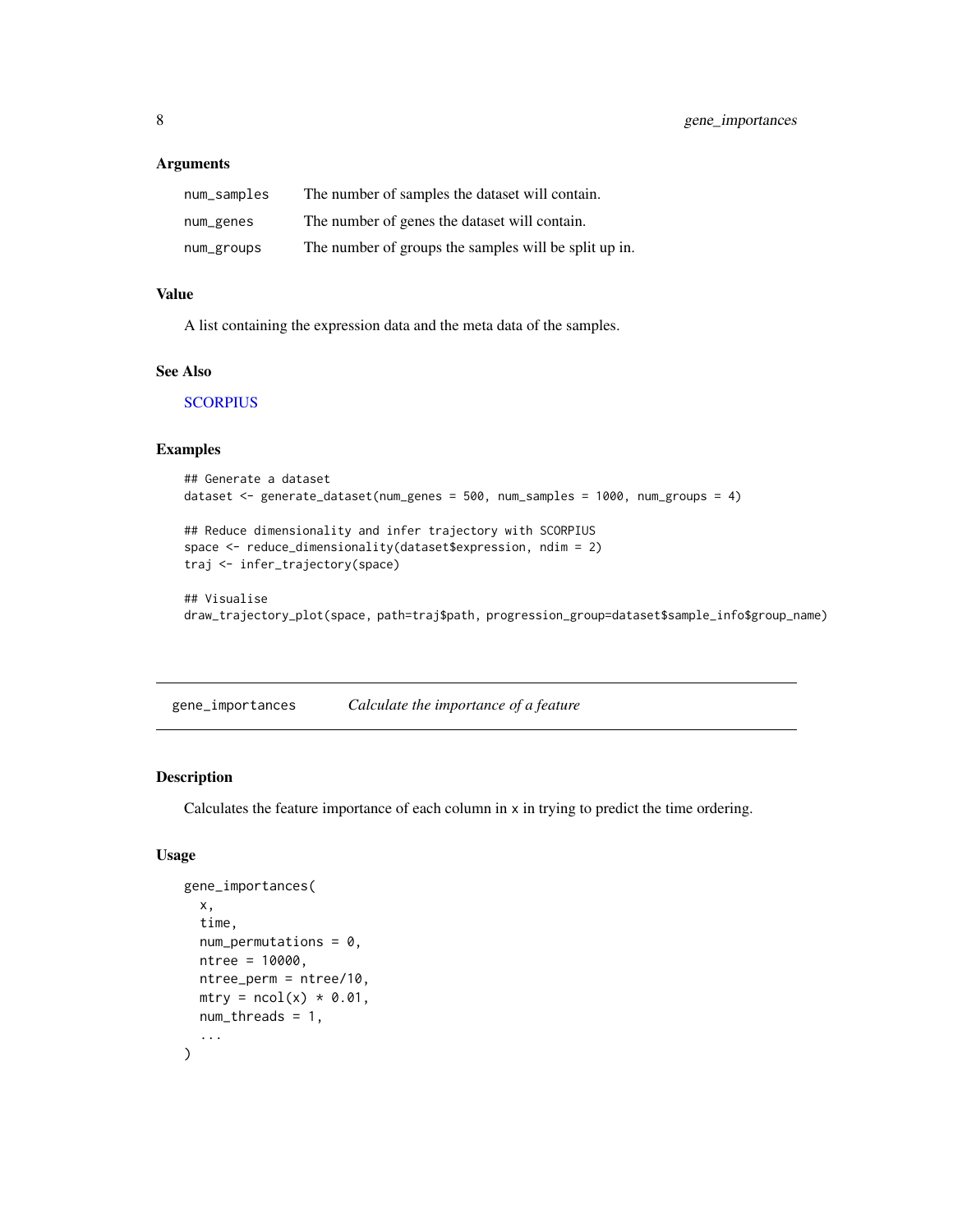#### <span id="page-8-0"></span>ginhoux **9**

#### Arguments

| $\mathsf{x}$     | A numeric matrix or a data frame with M rows (one per sample) and P columns<br>(one per feature).                          |  |
|------------------|----------------------------------------------------------------------------------------------------------------------------|--|
| time             | A numeric vector containing the inferred time points of each sample along a<br>trajectory as returned by infer_trajectory. |  |
| num_permutations |                                                                                                                            |  |
|                  | The number of permutations to test against for calculating the p-values (default:<br>(0).                                  |  |
| ntree            | The number of trees to grow (default: 10000).                                                                              |  |
| ntree_perm       | The number of trees to grow for each of the permutations (default: ntree / 10).                                            |  |
| mtry             | The number of variables randomly samples at each split (default: 1% of fea-<br>tures).                                     |  |
| num_threads      | Number of threads. Default is 1.                                                                                           |  |
| $\cdots$         | Extra parameters passed to ranger.                                                                                         |  |

#### Value

a data frame containing the importance of each feature for the given time line

#### Examples

```
dataset <- generate_dataset(num_genes=500, num_samples=300, num_groups=4)
expression <- dataset$expression
group_name <- dataset$sample_info$group_name
space <- reduce_dimensionality(expression, ndim=2)
traj <- infer_trajectory(space)
# set ntree to at least 1000!
gene_importances(expression, traj$time, num_permutations = 0, ntree = 1000)
```
<span id="page-8-1"></span>ginhoux *scRNA-seq data of dendritic cell progenitors.*

# **Description**

This dataset contains the expression values of the top 2000 most variable genes for 248 dendritic cell progenitors. Each cell is in one of three maturation stages: MDP, CDP or PreDC. The levels of the factor in sample.info are ordered according to the maturation process.

The number of genes had to be reduced specifically for reducing the package size of SCORPIUS. Use the following code to download the original data:

```
download.file("https://github.com/rcannood/SCORPIUS/raw/master/data-raw/ginhoux_orig.rds", destfile
ginhoux <- readRDS("local.rds")
# do something with ginhoux
```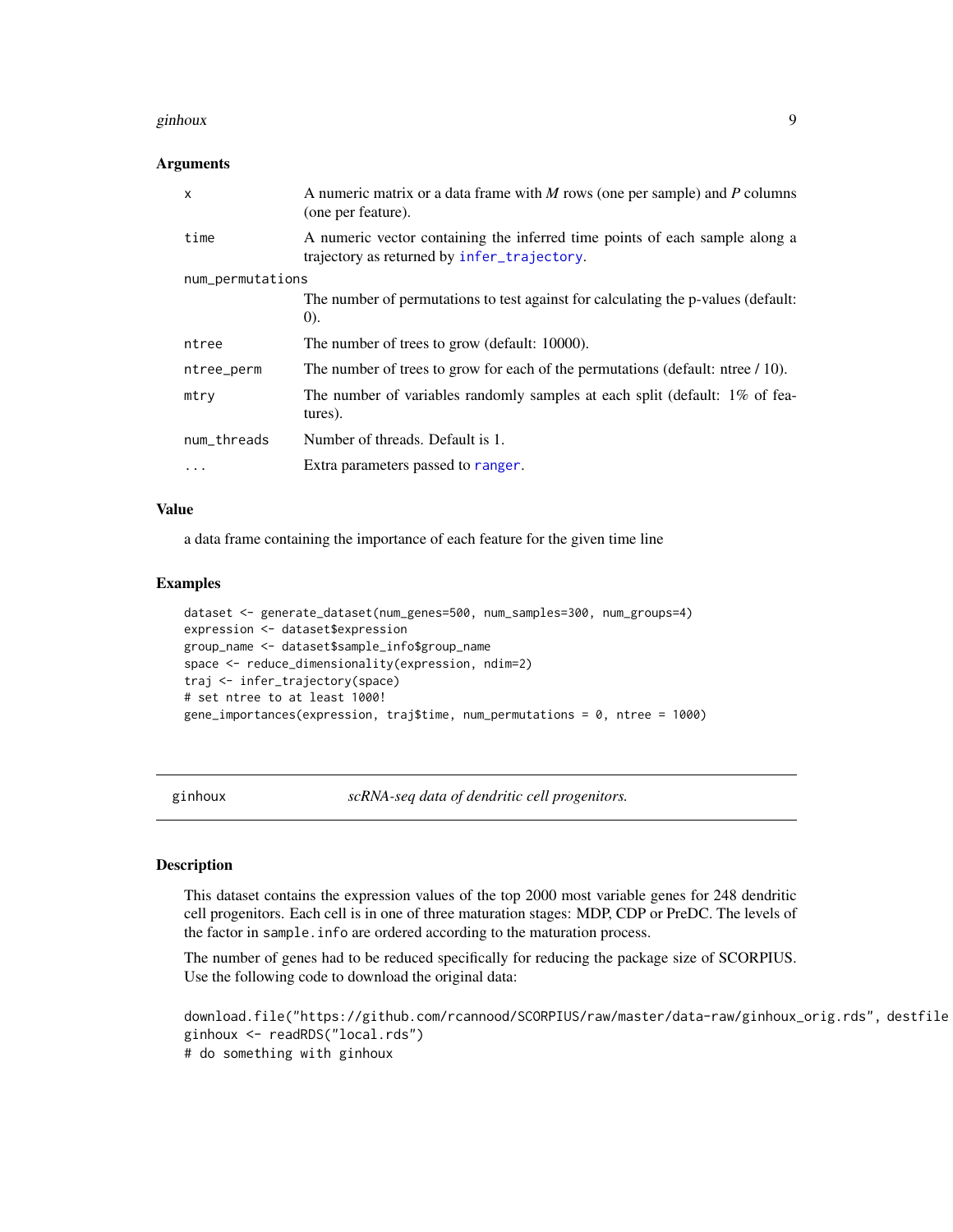#### Usage

ginhoux

#### Format

A list containing two data frames, expression (248x2000) and sample\_info (248x1).

#### Source

<http://www.ncbi.nlm.nih.gov/geo/query/acc.cgi?acc=GSE60783>

# References

Schlitzer A, Sivakamasundari V, Chen J, Sumatoh HR et al. Identification of cDC1- and cDC2 committed DC progenitors reveals early lineage priming at the common DC progenitor stage in the bone marrow. Nat Immunol 2015 Jul;16(7):718-28. PMID: 26054720

# See Also

**[SCORPIUS](#page-1-1)** 

```
infer_initial_trajectory
```
*Infer an initial trajectory through space*

# Description

infer\_initial\_trajectory infers an initial trajectory for [infer\\_trajectory](#page-10-1) by clustering the points and calculating the shortest path through cluster centers. The shortest path takes into account the euclidean distance between cluster centers, and the density between those two points.

#### Usage

```
infer_initial_trajectory(space, k)
```
# Arguments

| space | A numeric matrix or a data frame containing the coordinates of samples. |
|-------|-------------------------------------------------------------------------|
|       | The number of clusters                                                  |

#### Value

the initial trajectory obtained by this method

<span id="page-9-0"></span>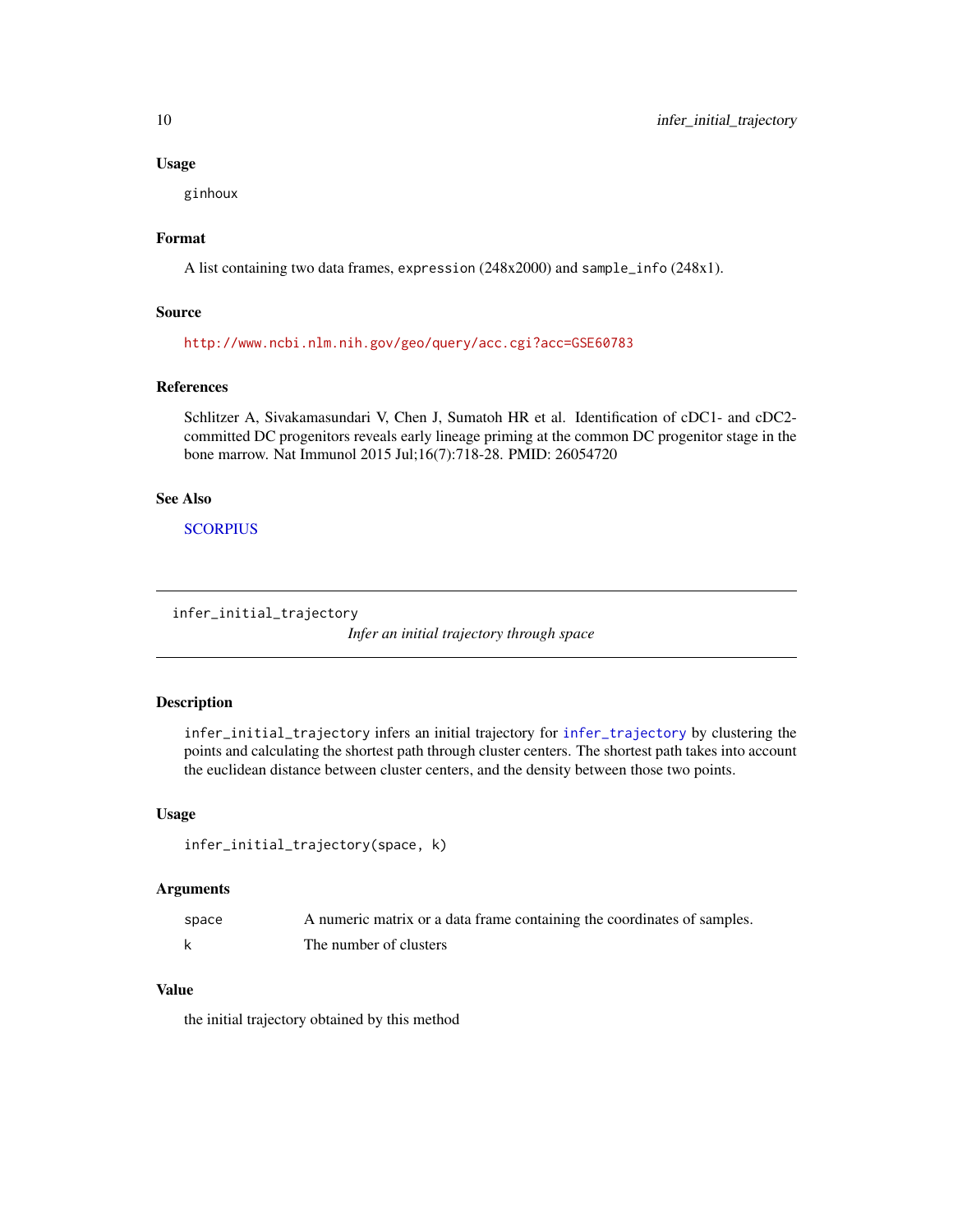<span id="page-10-1"></span><span id="page-10-0"></span>infer\_trajectory *Infer linear trajectory through space*

# Description

infer\_trajectory infers a trajectory through samples in a given space in a four-step process:

- 1. Perform *k*-means clustering
- 2. Calculate distance matrix between cluster centers using a custom distance function
- 3. Find the shortest path connecting all cluster centers using the custom distance matrix
- 4. Iteratively fit a curve to the given data using principal curves

# Usage

```
infer_trajectory(
  space,
 k = 4,
  thresh = 0.001,
 maxit = 10,
  stretch = 0,
  smoother = "smooth_spline",
  approx_points = 100
)
```
# Arguments

| space         | A numeric matrix or a data frame containing the coordinates of samples.                                                                                                                                                                    |  |
|---------------|--------------------------------------------------------------------------------------------------------------------------------------------------------------------------------------------------------------------------------------------|--|
| k             | The number of clusters to cluster the data into.                                                                                                                                                                                           |  |
| thresh        | convergence threshold on shortest distances to the curve.                                                                                                                                                                                  |  |
| maxit         | maximum number of iterations.                                                                                                                                                                                                              |  |
| stretch       | A stretch factor for the endpoints of the curve, allowing the curve to grow to<br>avoid bunching at the end. Must be a numeric value between 0 and 2.                                                                                      |  |
| smoother      | choice of smoother. The default is "smooth_spline", and other choices are<br>"lowess" and "periodic_lowess". The latter allows one to fit closed curves.<br>Beware, you may want to use iter $= 0$ with lowess().                          |  |
| approx_points | Approximate curve after smoothing to reduce computational time. If FALSE, no<br>approximation of the curve occurs. Otherwise, approx_points must be equal<br>to the number of points the curve gets approximated to; preferably about 100. |  |
|               |                                                                                                                                                                                                                                            |  |

### Value

A list containing several objects:

- path: the trajectory obtained by principal curves.
- time: the time point of each sample along the inferred trajectory.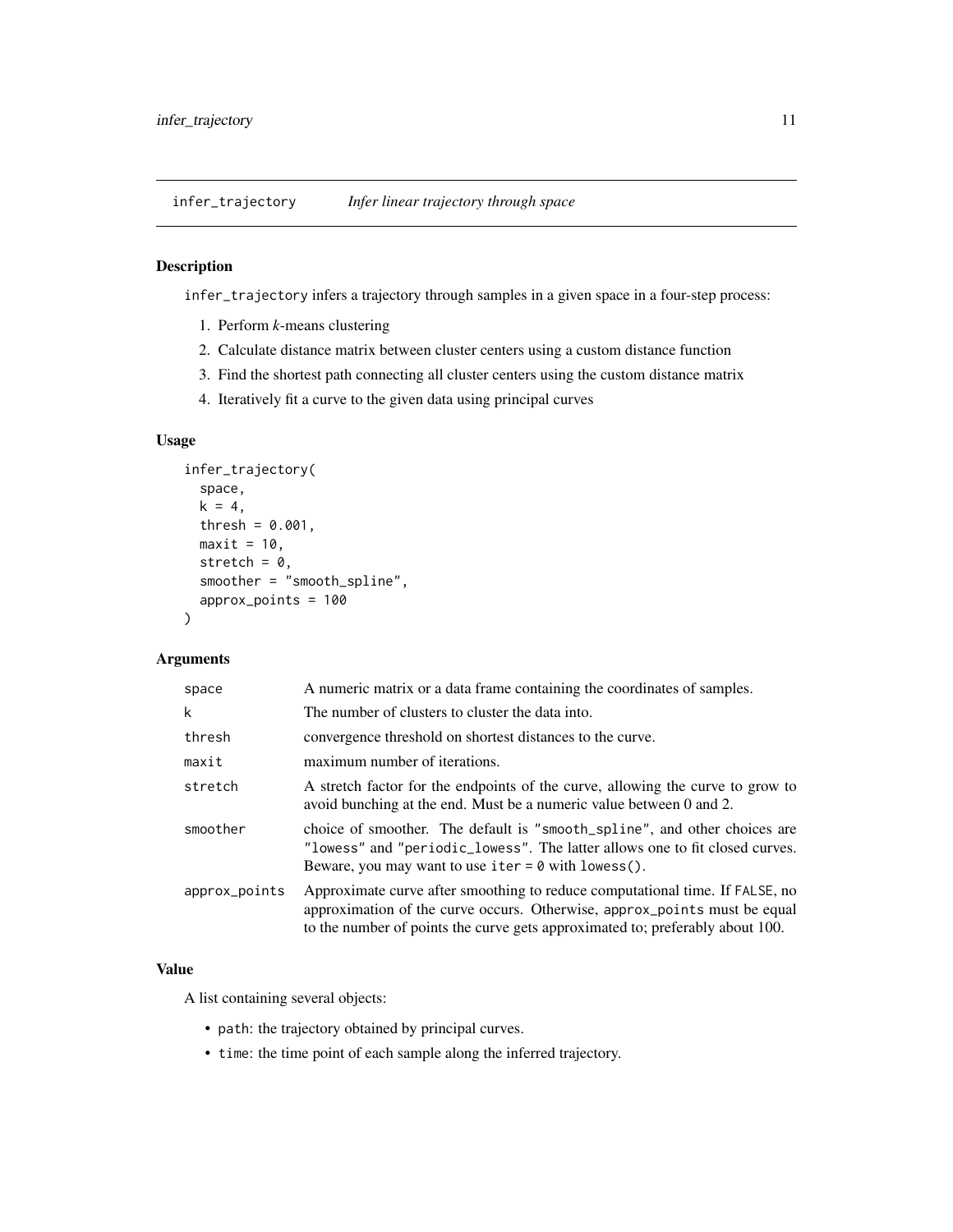#### See Also

[reduce\\_dimensionality](#page-11-1), [draw\\_trajectory\\_plot](#page-4-1)

#### Examples

```
## Generate an example dataset and visualise it
dataset <- generate_dataset(num_genes = 500, num_samples = 1000, num_groups = 4)
space <- reduce_dimensionality(dataset$expression, ndim = 2)
draw_trajectory_plot(space, progression_group = dataset$sample_info$group_name)
## Infer a trajectory through this space
traj <- infer_trajectory(space)
## Visualise the trajectory
draw_trajectory_plot(space, path=traj$path, progression_group = dataset$sample_info$group_name)
```
<span id="page-11-1"></span>reduce\_dimensionality *Dimensionality reduction*

# Description

reduce\_dimensionality performs an eigenanalysis of the given dissimilarity matrix and returns coordinates of the samples represented in an ndim-dimensional space.

#### Usage

```
reduce_dimensionality(
 x,
 dist = c("spearman", "pearson", "euclidean", "cosine", "manhattan"),
 ndim = 3,num_landmarks = 1000
)
```
#### Arguments

| $\times$ | a numeric matrix                                                                                                |
|----------|-----------------------------------------------------------------------------------------------------------------|
| dist     | the distance metric to be used; can be any of the metrics listed in dynutils: : calculate_distance().           |
| ndim     | the maximum dimension of the space which the data are to be represented in;<br>must be in $1, 2, \ldots, n-1$ . |
|          | num landmarks the number of landmarks to be selected.                                                           |

# Value

A matrix containing the coordinates of each sample, represented in an ndim-dimensional space.

#### See Also

**[SCORPIUS](#page-1-1)** 

<span id="page-11-0"></span>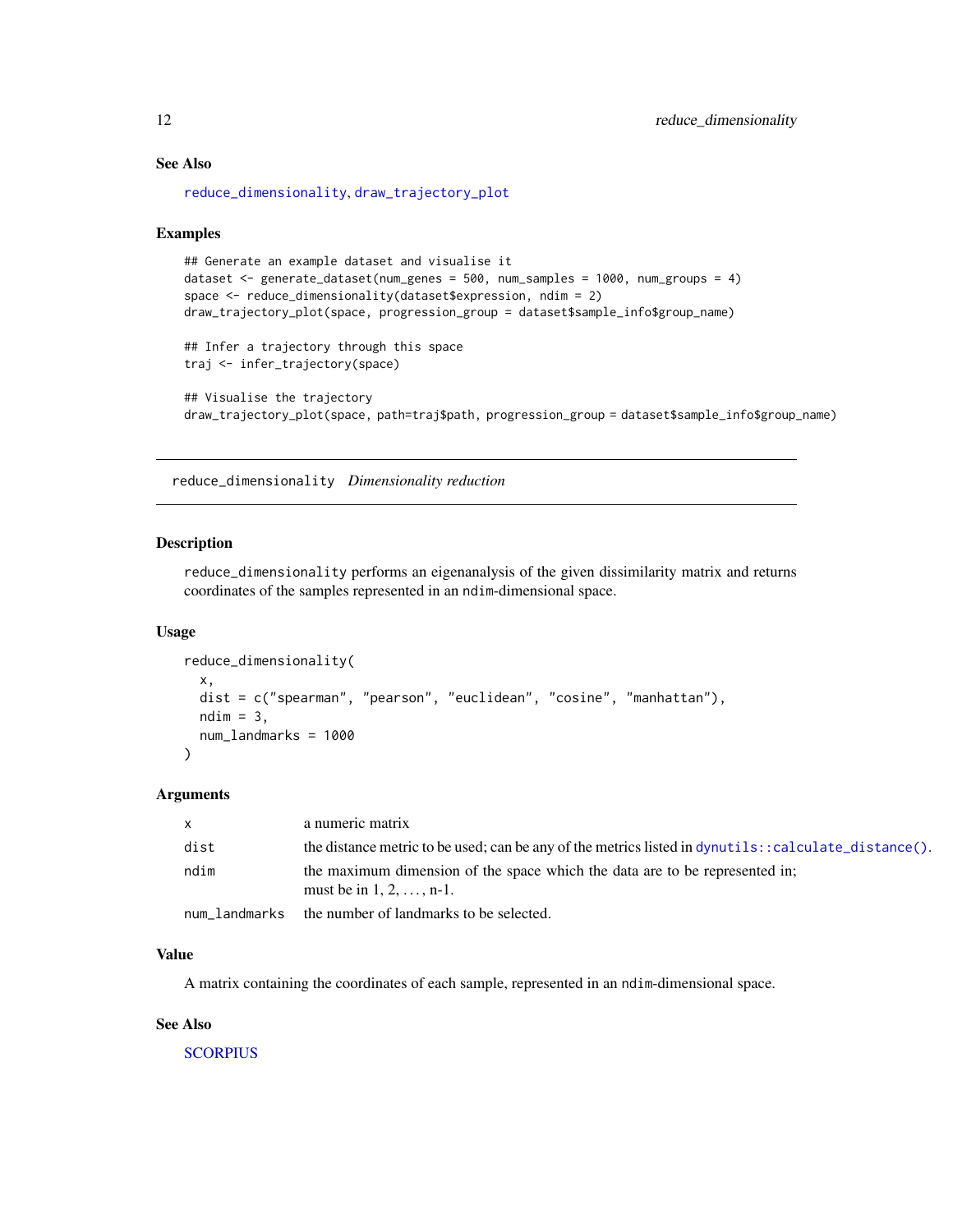# <span id="page-12-0"></span>reverse\_trajectory 13

#### Examples

```
## Generate an example dataset
dataset <- generate_dataset(num_genes = 500, num_samples = 1000, num_groups = 4)
## Reduce the dimensionality of this dataset
space <- reduce_dimensionality(dataset$expression, ndim = 2)
## Visualise the dataset
draw_trajectory_plot(space, progression_group = dataset$sample_info$group_name)
```
<span id="page-12-1"></span>reverse\_trajectory *Reverse a trajectory*

#### Description

Since the direction of the trajectory is not specified, the ordering of a trajectory may be inverted using reverse\_trajectory.

#### Usage

```
reverse_trajectory(trajectory)
```
#### Arguments

trajectory A trajectory as returned by [infer\\_trajectory](#page-10-1).

#### Value

The same trajectory, but in the other direction.

#### See Also

#### [infer\\_trajectory](#page-10-1)

#### Examples

```
## Generate an example dataset and infer a trajectory through it
dataset <- generate_dataset(num_genes = 500, num_samples = 1000, num_groups = 4)
group_name <- dataset$sample_info$group_name
space <- reduce_dimensionality(dataset$expression, ndim = 2)
traj <- infer_trajectory(space)
```

```
## Visualise the trajectory
draw_trajectory_plot(space, group_name, path = traj$path)
```

```
## Reverse the trajectory
reverse_traj <- reverse_trajectory(traj)
draw_trajectory_plot(space, group_name, path = reverse_traj$path)
```

```
plot(traj$time, reverse_traj$time, type = "l")
```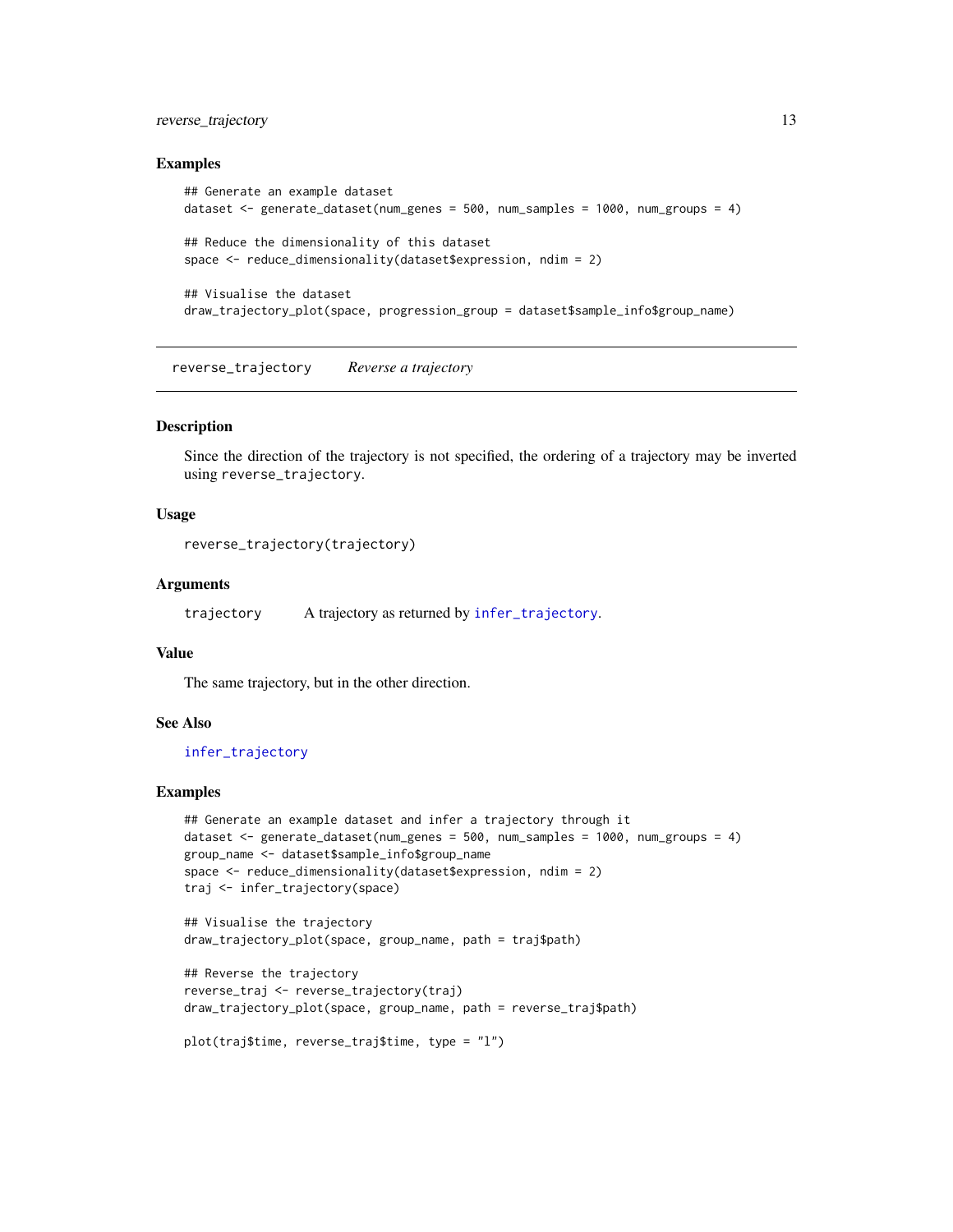<span id="page-13-0"></span>

# Description

Pass this object to [dynwrap::infer\\_trajectory\(\)](#page-0-0).

# Usage

```
ti_scorpius(
 distance_method = "spearman",
 ndim = 3L,k = 4L,
 thresh = 0.001,
 maxit = 10L,stretch = 0,smoother = "smooth_spline"
)
```
# Arguments

distance\_method

|          | A character string indicating which correlation coefficient (or covariance) is to<br>be computed. One of "pearson", "spearman" (default), or "cosine". Domain:<br>spearman, pearson, cosine. Default: spearman. Format: character. |
|----------|------------------------------------------------------------------------------------------------------------------------------------------------------------------------------------------------------------------------------------|
| ndim     | The number of dimensions in the new space. Domain: $U(2, 20)$ . Default: 3.<br>Format: integer.                                                                                                                                    |
| k        | The number of clusters to cluster the data into to construct the initial trajectory.<br>Domain: U(1, 20). Default: 4. Format: integer.                                                                                             |
| thresh   | principal_curve parameter; convergence threshhold on shortest distances to<br>the curve. Domain: e^U(-11.51, 11.51). Default: 0.001. Format: numeric.                                                                              |
| maxit    | principal_curve parameter; maximum number of iterations. Domain: U(0,<br>50). Default: 10. Format: integer.                                                                                                                        |
| stretch  | principal_curve parameter; a factor by which the curve can be extrapolated<br>when points are projected. Domain: $U(0, 5)$ . Default: 0. Format: numeric.                                                                          |
| smoother | principal_curve parameter; choice of smoother. Domain: smooth_spline,<br>lowess, periodic_lowess. Default: smooth_spline. Format: character.                                                                                       |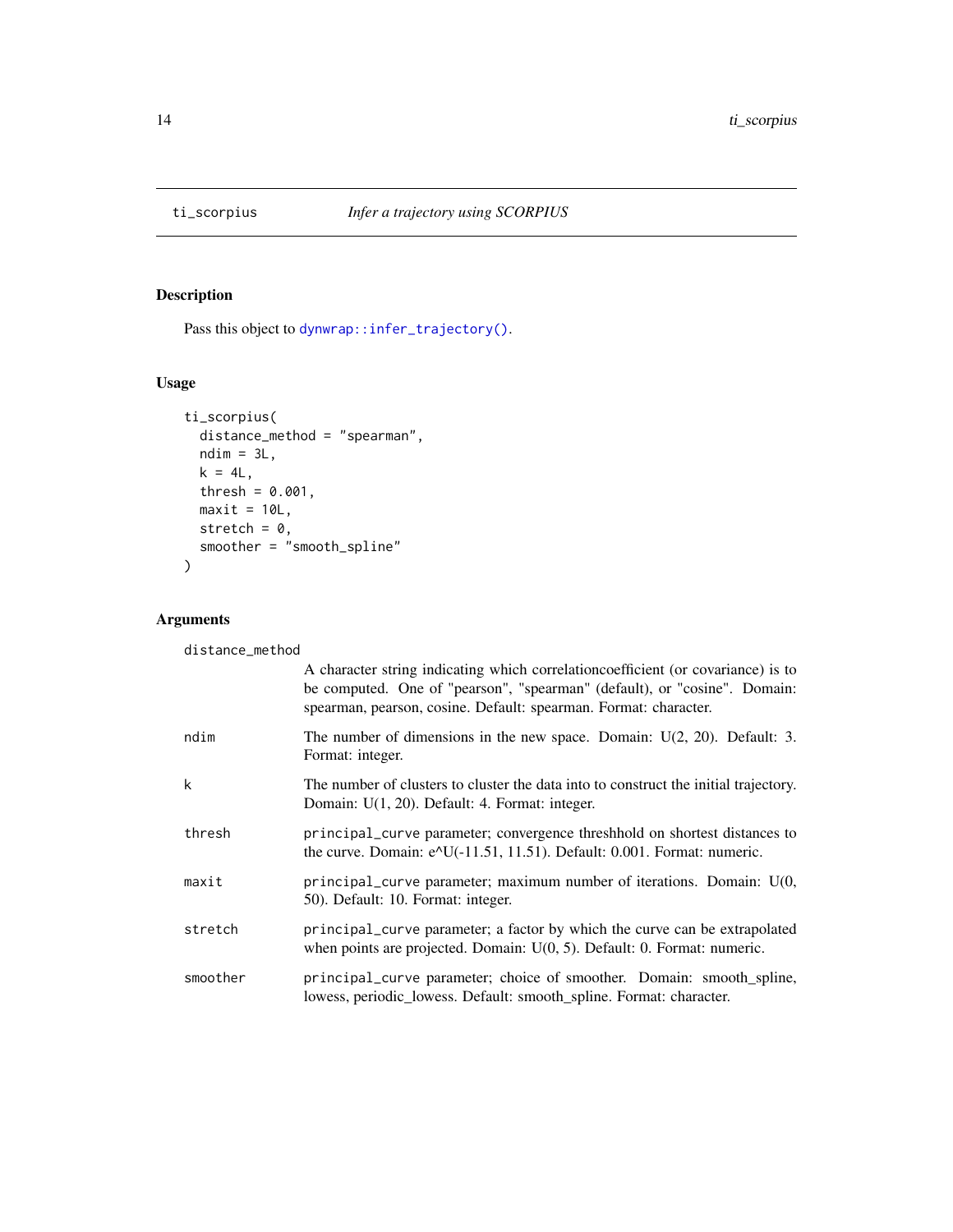<span id="page-14-0"></span>ti\_scorpius\_run\_fun *Run scorpius using the dynwrap pipeline*

# Description

Run scorpius using the dynwrap pipeline

# Usage

```
ti_scorpius_run_fun(expression, priors, parameters, seed = NULL, verbose = 0)
```
# Arguments

| expression | Expression matrix |
|------------|-------------------|
| priors     | Priors            |
| parameters | Parameters        |
| seed       | Random seed       |
| verbose    | Verbosity level   |